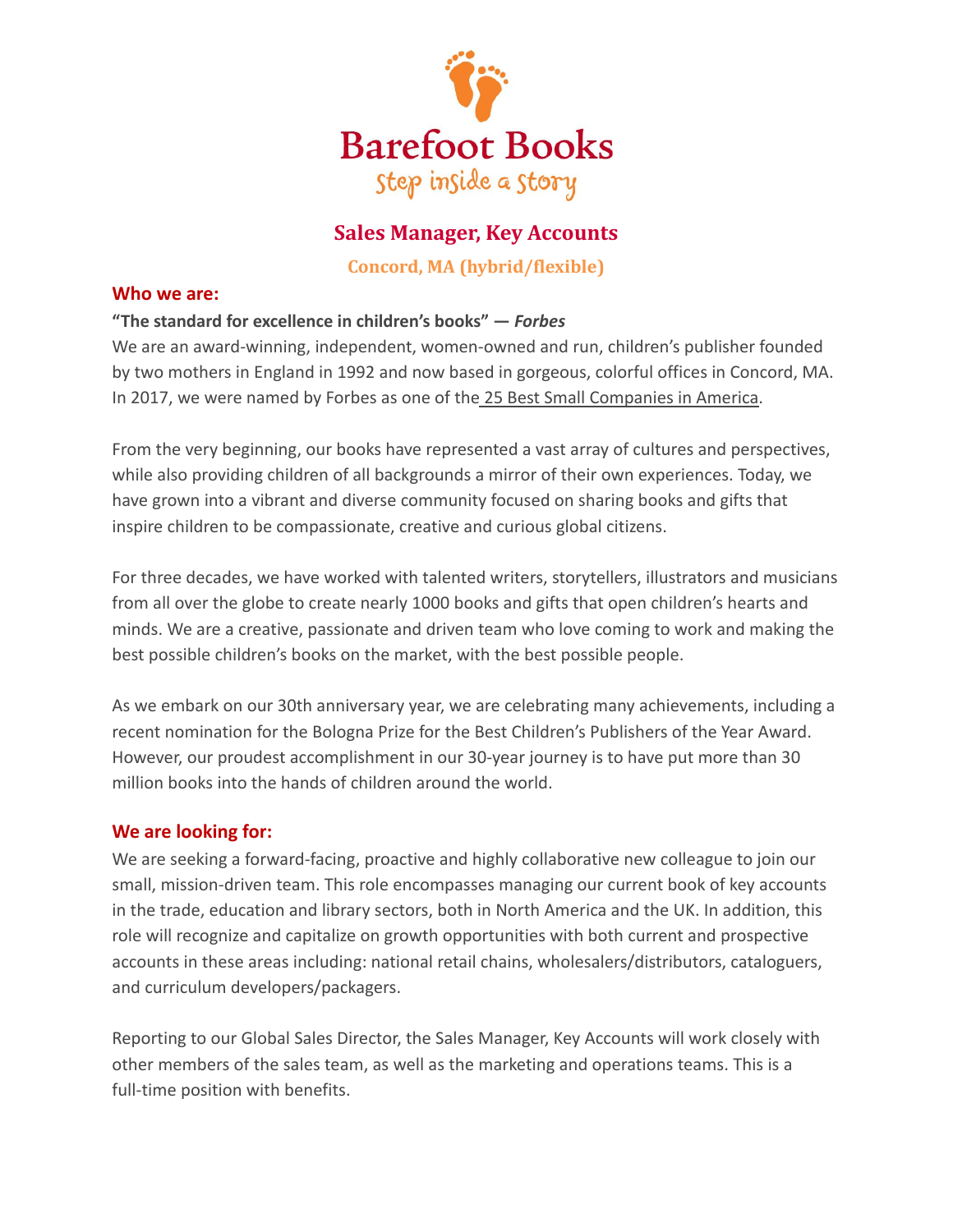#### **Who you are:**

You have experience in a sales role, ideally within the publishing industry, and are looking to apply your skills and expand upon them. You're versatile and thrive in a fast-paced, creative environment. You enjoy owning a book of accounts, executing concrete tasks and meeting sales goals. Above all, you understand relationships (both internal and external) rule the day, and you take the time to listen and respond to the needs of clients and colleagues. You have strong communication skills, both written and verbal; you appreciate efficiency, but you also recognize when a more bespoke, nuanced approach is necessary.

### **What you'll do:**

The Sales Manager, Key Accounts will be responsible for a robust portfolio of North American and UK-based accounts that serve the book trade, as well as the early childhood and K12 school and library markets. Through a combination of sales preparation, execution and follow-up, strategic business development and prospecting, you will maintain and strengthen relationships, and foster new ones. This role is a key revenue driver for our multi-channel business with ample opportunity for professional growth. Key areas of focus for this role include:

- Managing day-to-day business for an established book of accounts across aforementioned market channels
- Seasonal presentations to collection development and catalog merchandising teams
- Establishing business reviews with account stakeholders to achieve growth goals
- Analyzing individual account performance as well as broader sales trends/demand
- Proactively identifying prospective customers and develop inbound sales leads
- Participation in regular sales budget forecasting and inventory planning
- Providing valuable insight on future publications from the perspective of these markets
- Traveling to conferences and to meet with clients in-person, when safe to do so

# **We're hoping to find some someone who:**

- Has 3+ years experience in sales account management in the publishing industry, children's publishing experience a plus
- Enjoys meeting new people as well as building long-term relationships
- Loves finding the happy place between what we do and what the client needs
- Has excellent communication skills, is a confident presenter and skillful negotiator
- Is highly organized with an innate attention to detail and strong execution skills
- Finds personal goals motivating but also enjoys collaboration and shared wins
- Is willing to travel to meet customers and prospects, and attend trade shows
- Connects with Barefoot's mission to open children's hearts, minds and worlds